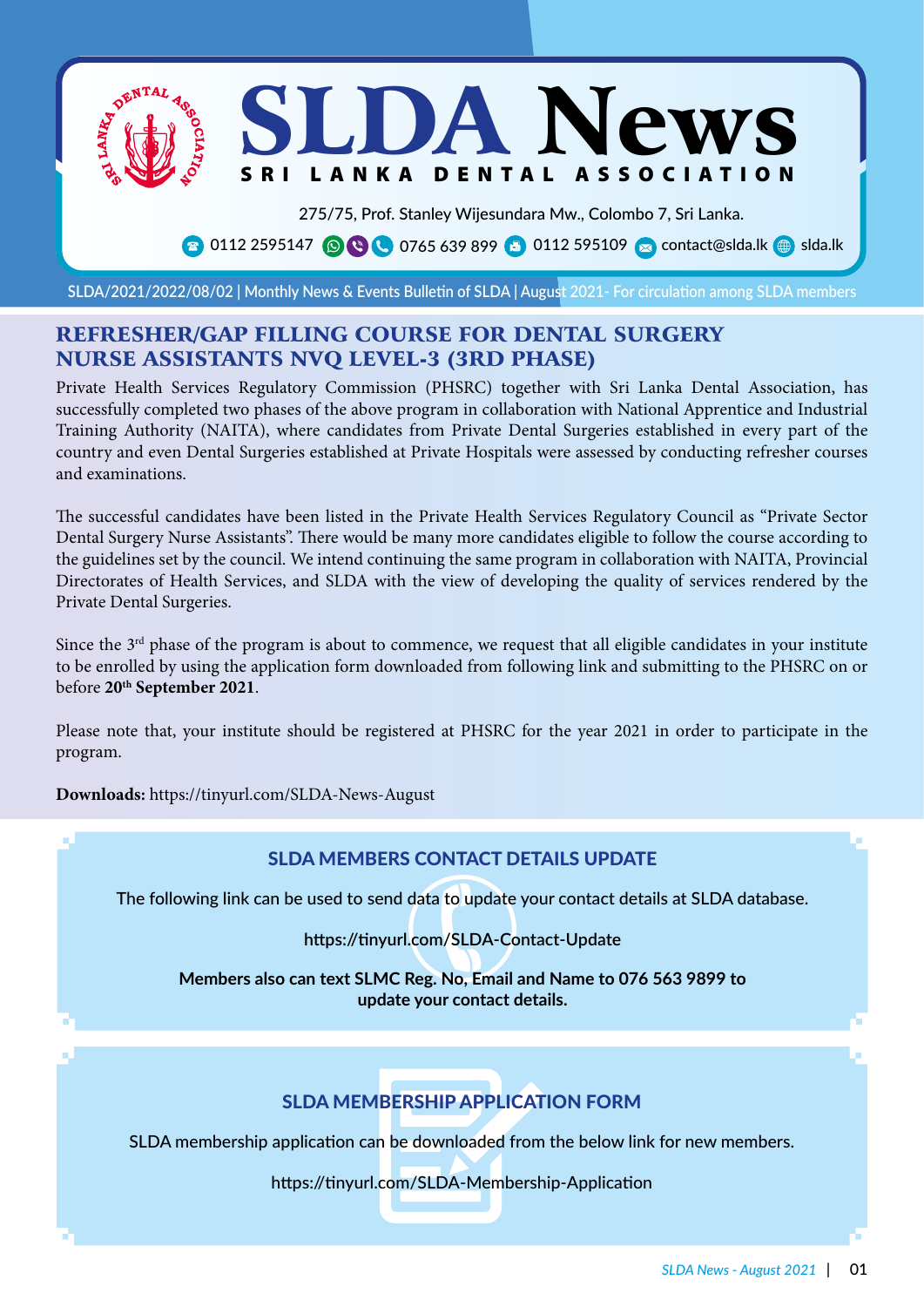# **ESTHETIC SUMMIT 2021**

This was organized By Indian Academy of Aesthetic and Cosmetic Dentistry (IAACD), held from 27<sup>th</sup> to 29<sup>th</sup> August, 2021, in an online platform. SLDA members were invited complimentary registration for this Summit. About 85 members of SLDA were registered and joined this online conference. SLDA wishes to send sincere gratitude to IAACD for the cooperation extended in this regard.

# **VACCINATION PROGRAMME FOR DSAs AND DENTAL TECHNICIANS IN THE GENERAL DENTAL PRACTICE**

A vaccination programme for COVID 19, organized by SLDA was held at National Dental (Teaching) Hospital, Colombo 7 on 3<sup>rd</sup> of September 2021. DSAs and Dental Technicians above 18 years of age received vaccination there.





# **NATIONAL APEX AWARDS**



The deadline for the closing date of applications for the National Apex Awards 2021 has been extended till the  $21<sup>st</sup>$  of September 2021. Applications should be reached at this office on or before 16th of September to be forwarded to OPA.

More Information: https://tinyurl.com/ SLDA-News-August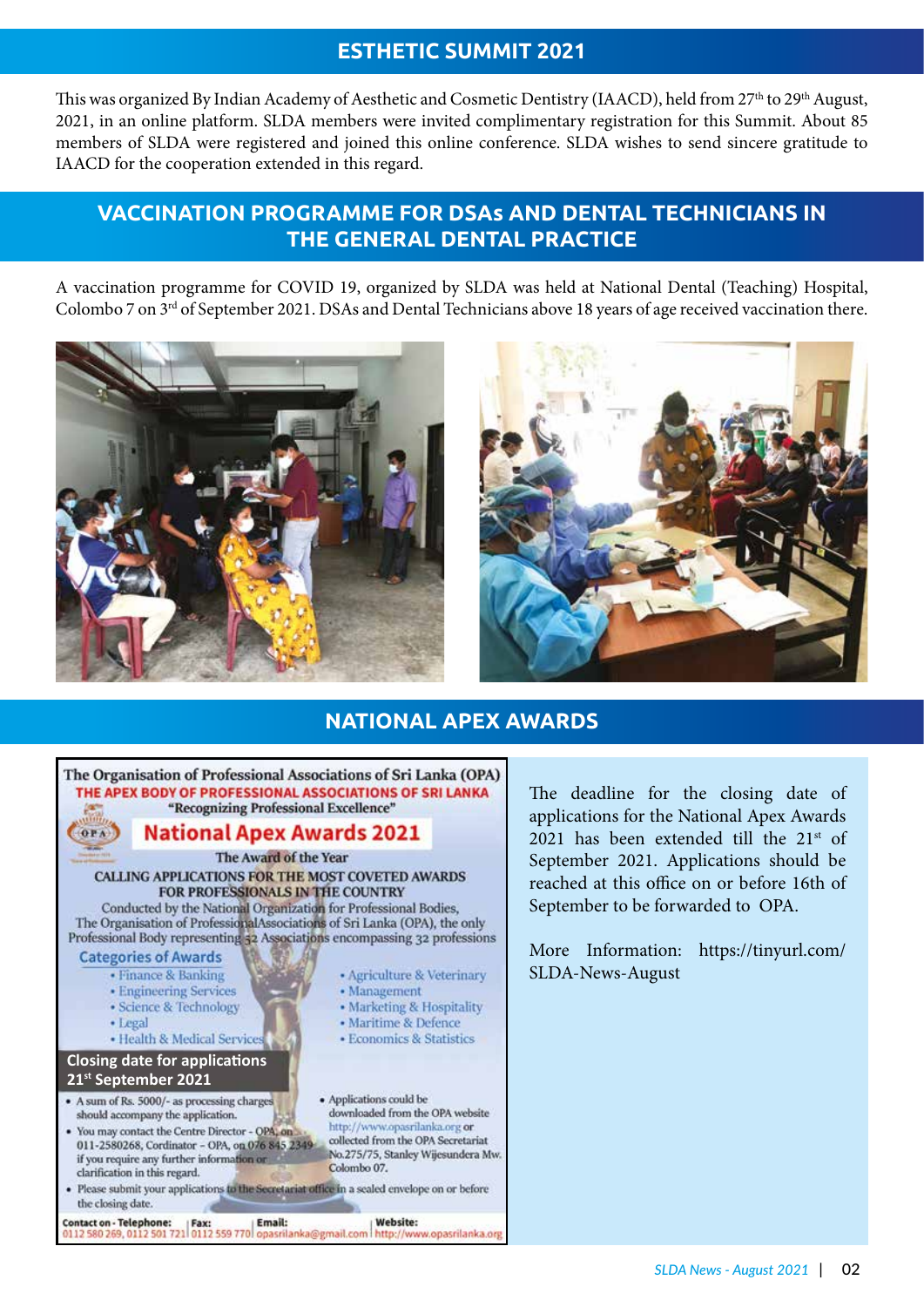# **SLDA - CDA CONTINUING EDUCATION PROGRAMME**

Continuing Education, Publication and Web Development Committee of SLDA together with Commonwealth Dental Association (CDA) is organizing the next Virtual Clinical Meeting on 10<sup>th</sup> September 2021, at 8.00 pm SLST / 2.30 pm GMT on the Zoom link. https://tinyurl.com/SLDA-CDA Meeting ID: 627 4386 9476

CLINICAL

**MEETING** 

**SLDA - CDA Continuing Education** Programme

# **Dentistry Amidst Covid 19 Infection Control Perspectives**







Prof. J.A.M. Sumedha Javatilake Ph.D (Hong Kong), BDS (Sri Lanka)

Professor in Microbiology **Faculty of Dental Sciences** University of Peradeniya Peradeniva Sri Lanka

2021

September 10 20.00 IST 14.30 GMT

Meeting ID: 627 4386 9476 Zoom link https://tinyurl.com/SLDA-CDA

**Scan QR code** to connect





Sri Lanka **Dental Association** 



Commonwealth **Dental Association**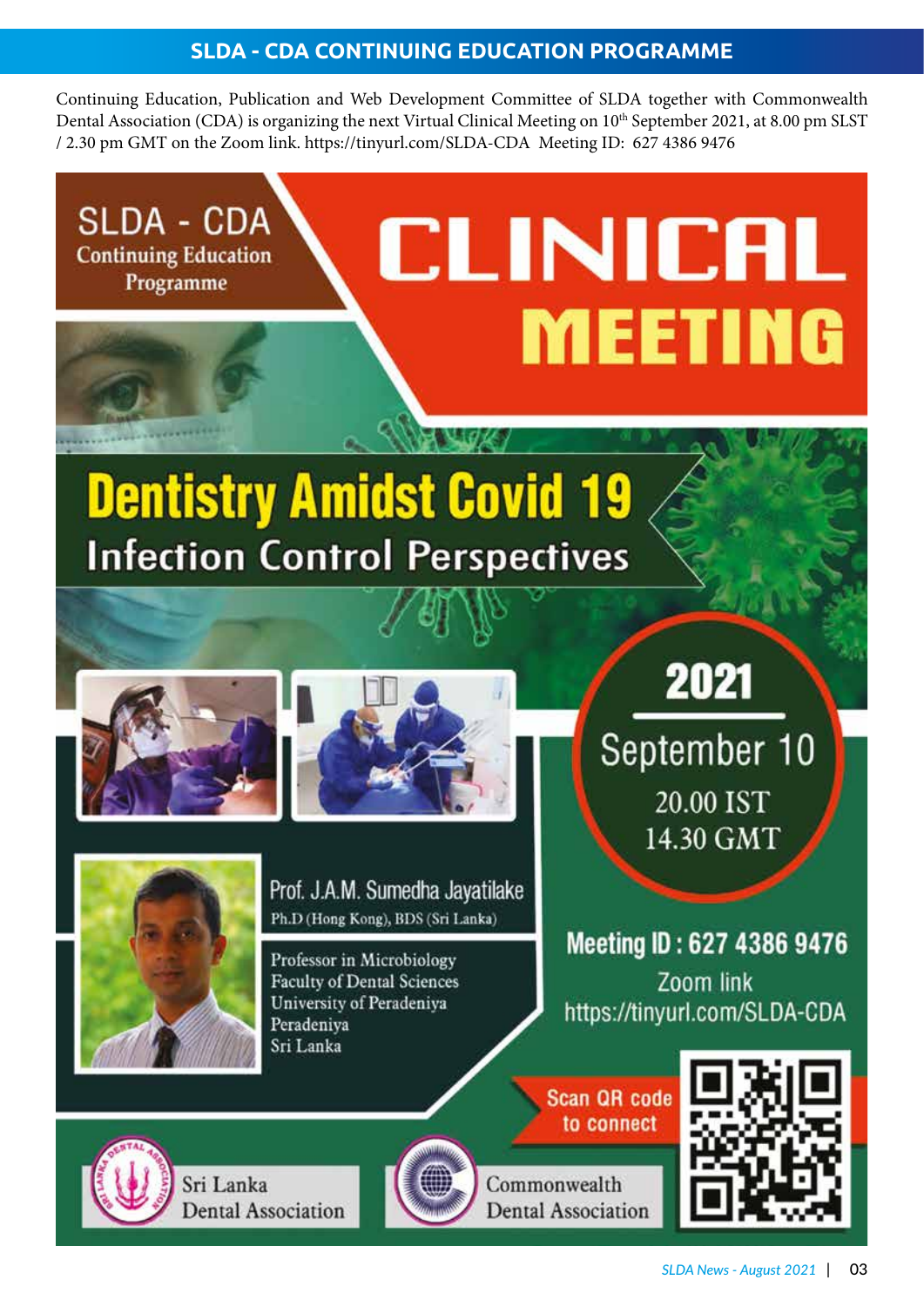# **VIRTUAL CLINICAL MEETING HELD ON 29TH SEPTEMBER 2021**



The second SLDA - CDA clinical meeting for the month of September was held on 29<sup>th</sup> Sunday on 'Endodontic Retreatment - A Path Less Travelled'. Dr. Viresh Chopra BDS, MDS, Specialist in Endodontology, Lead for Endodontology and Senior Lecturer in adult restorative dentistry at Oman Dental College Muscat, Oman was the speaker.

# **NOTICES**

## A notice from Association of Specialists in Restorative Dentistry - Sri Lanka



# **WHERE LEADERS ARE MADE TOASTMASTER AWARENESS PROGRAMME FOR DENTAL SURGEONS AND FAMILIES**

Date -12<sup>th</sup> Sunday September Time -6 pm Kandy Toastmasters Club & Association of Specialists in Restorative Dentistry -Sri Lanka jointly organize



# **WHAT WE OFFER**

- **Public Speaking**
- Leadership
- Communication
- **Team Work**

"We Learn Best In Enjoyment" -Ralph. C. Smedley

MEETING ID: 616 4800 0181 PASSCODE: ASRDSTM12 $@$ 



 $f \boxtimes \odot$ 

**CONTACT US PROF CHANDRA** 071 446 7522

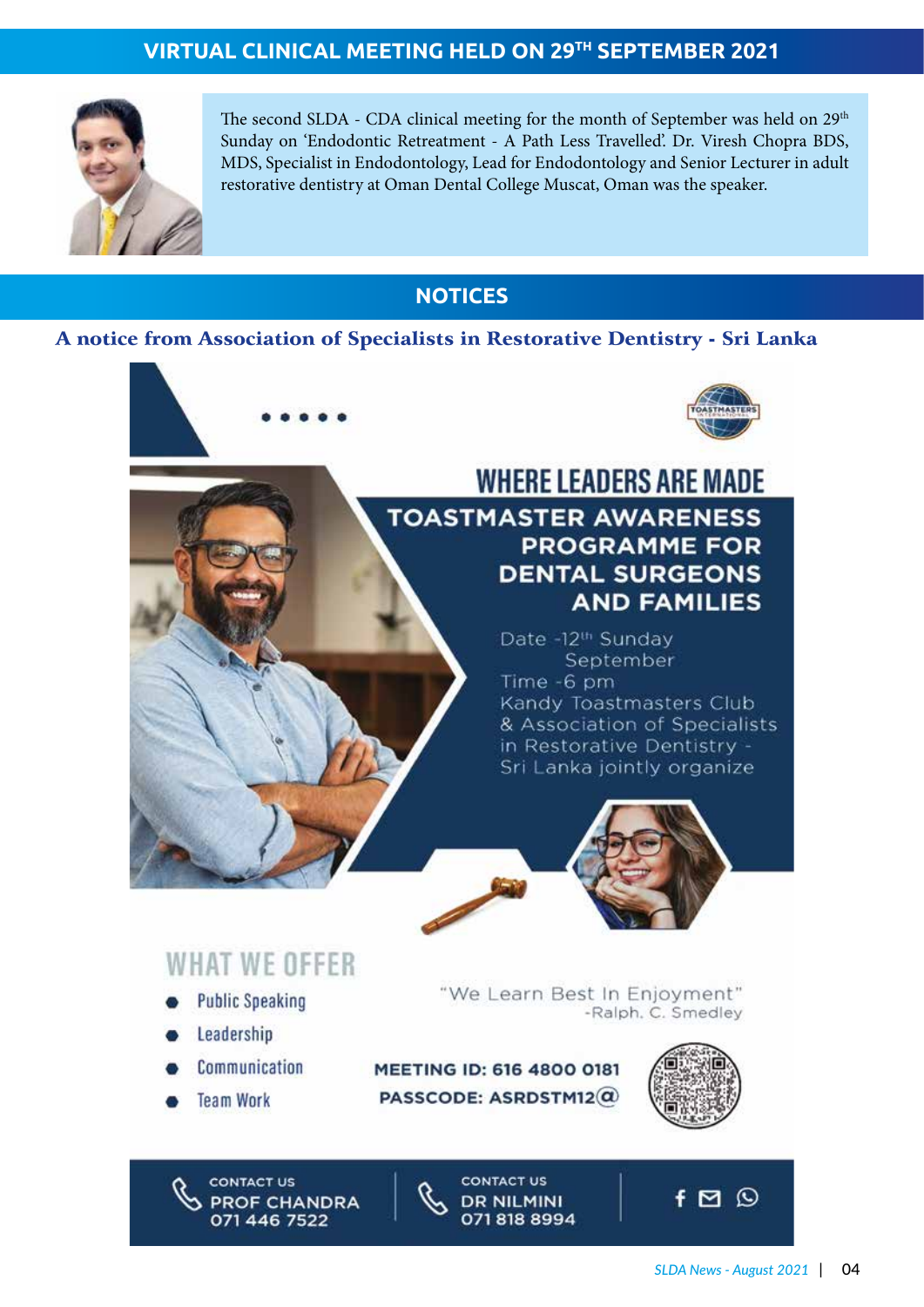# A Notice from Peradeniya Dental Faculty Alumni Association (PEDFAA)



# A Notice from College of General Dental Practitioners of Sri Lanka

College of General Dental Practitioners of Sri Lanka informs that, SLMC recognized MCGDP course which was slated to be operational by September 2021 and postponed due to the pandemic situation in the country, will be starting in the near future.

![](_page_4_Picture_4.jpeg)

| Date              | Event                                                                                                              | <b>More Information</b>                                                                                                                                                        |
|-------------------|--------------------------------------------------------------------------------------------------------------------|--------------------------------------------------------------------------------------------------------------------------------------------------------------------------------|
| To be rescheduled | Organization of Professional Associations - Annual Scientific<br>Sessions                                          | www.opasrilanka.org                                                                                                                                                            |
| 26-29 Sept 2021   | FDI World Dental Federation - World Dental Congress<br>(Special Edition) - Sydney                                  | https://2021.world-dental-congress.org/                                                                                                                                        |
| 03-06 Nov 2021    | DenTech 2021 - China International Exhibition & Symposium<br>on Dental Equipment, Technology & Products - Shanghai | https://en.dentech.com.cn                                                                                                                                                      |
| 22-23 Jan 2022    | Annual scientific Sessions of the Nutrition Society of Sri<br>Lanka 2022                                           | NSSL link for details:<br>http://nutritionsocietyofsrilanka.org/annu-<br>al-scientific-sessions-2022/<br>Link for session registration:<br>https://forms.gle/KWHBdrX5Gjp1XJBt8 |
| 01-03 Feb 2022    | AEEDC - International Dental Conference & Dental Exhibi-<br>tion - Dubai                                           | https://aeedc.com/                                                                                                                                                             |

**Dr Chandima Weerasinghe** Hony. General Secretary Sri Lanka Dental Association

![](_page_4_Picture_7.jpeg)

# **SRI LANKA DENTAL ASSOCIATION**

275/75, Prof. Stanley Wijesundara Mw., Colombo 7, Sri Lanka. Tele: 0112 2595147 | Mobile: 0765 639899 | Fax: 0112 595109 Email: contact@slda.lk | Website: slda.lk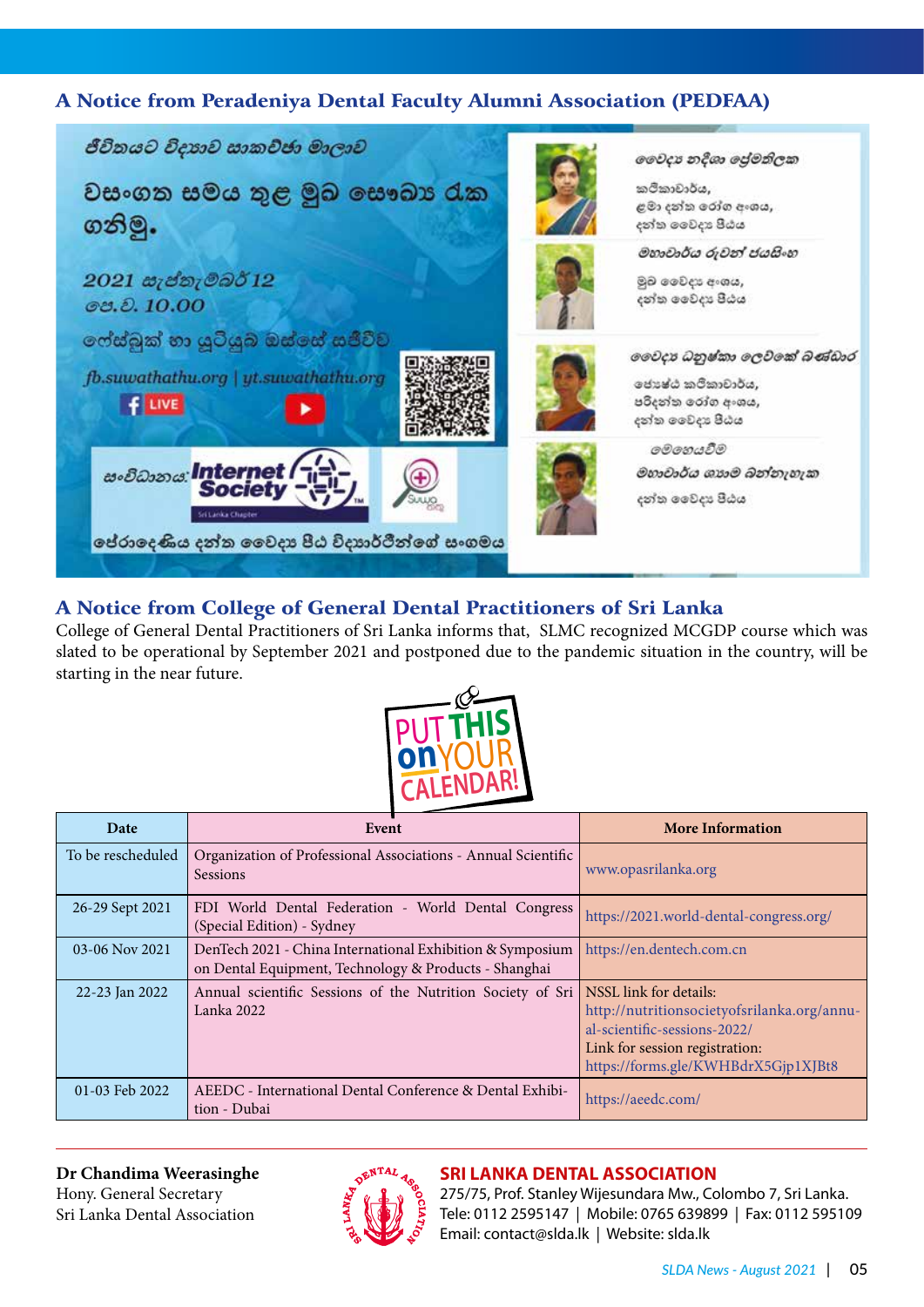## Seeing the unseen; from periodontal health to disease

#### Dr D Leuke Bandara

Senior Lecturer / Department of Oral Medicine & Periodontology, Faculty of Dental Sciences, University of Peradeniya, Sri Lanka Email: dhanulb@pdn.ac.lk

According to the Global Burden of Disease Study (2016), severe periodontal disease is the  $11<sup>th</sup>$  most prevalent condition in the world affecting 20% to 50% of the population around the world. $(1,2)$ 

Do we see a comparable presentation in the Sri Lankan context?

2002/2003 National Oral health Survey presented that about 90% of the population is affected with some form of periodontal disease. Similar circumstances were reported in the latest oral health survey in 2015/2016 as well (Figure 1). Therefore, it is highly likely that the patient attends to your clinic has undiagnosed periodontal pathology awaiting the proper attention of the clinician.

![](_page_5_Figure_7.jpeg)

Periodontitis is an inflammatory disorder which initiates with gingivitis; inflammation of the gingiva. (3) If left untreated, the disease will surpass this reversible stage and will progressively evolve causing development of deep periodontal lesions, loss of periodontal attachment and ultimately tooth loss which could compromise the quality of life of an individual.(4)

Thus, early diagnosis is important to prevent further irreversible damages to the periodontium. Moreover, there are different forms of periodontal diseases and conditions which could mimic plaque induced gingivitis/periodontitis (Figure 2). Therefore, correct identification of the associated factors and the characteristics of the disease/condition, will pave the way to the best possible care that could be delivered to the patient.

![](_page_5_Picture_10.jpeg)

**Figure 2:** A patient presented with desquamative gingivitis due to lichen planus

### **"Glance through" Vs Assessment of the periodontal health**

Healthy gingiva is normally pale pink and is affected by racial pigmentation. Visual inspection of the gingival tissues for inflammatory changes such as redness, change in gingival contour and soft in consistency could give some information on the gingival health to the clinician.

The photograph shown in Figure 3 is from an otherwise healthy, 29-yr-old male, who complaint of bleeding from gums.

![](_page_5_Picture_15.jpeg)

**Figure 3:** Clinical photograph of the patient

Due to the visible inflammatory changes in the gingiva, one might decide the condition in the patient as plaque induced gingivitis. However, it is difficult to assess the exact disease presentation alone with the visual inspection. Moreover, it would not warrant to differentiate plaque induced periodontal disease from other diseases/conditions that could affect the periodontium and to decide a severity level. Therefore, proper assessment of periodontal health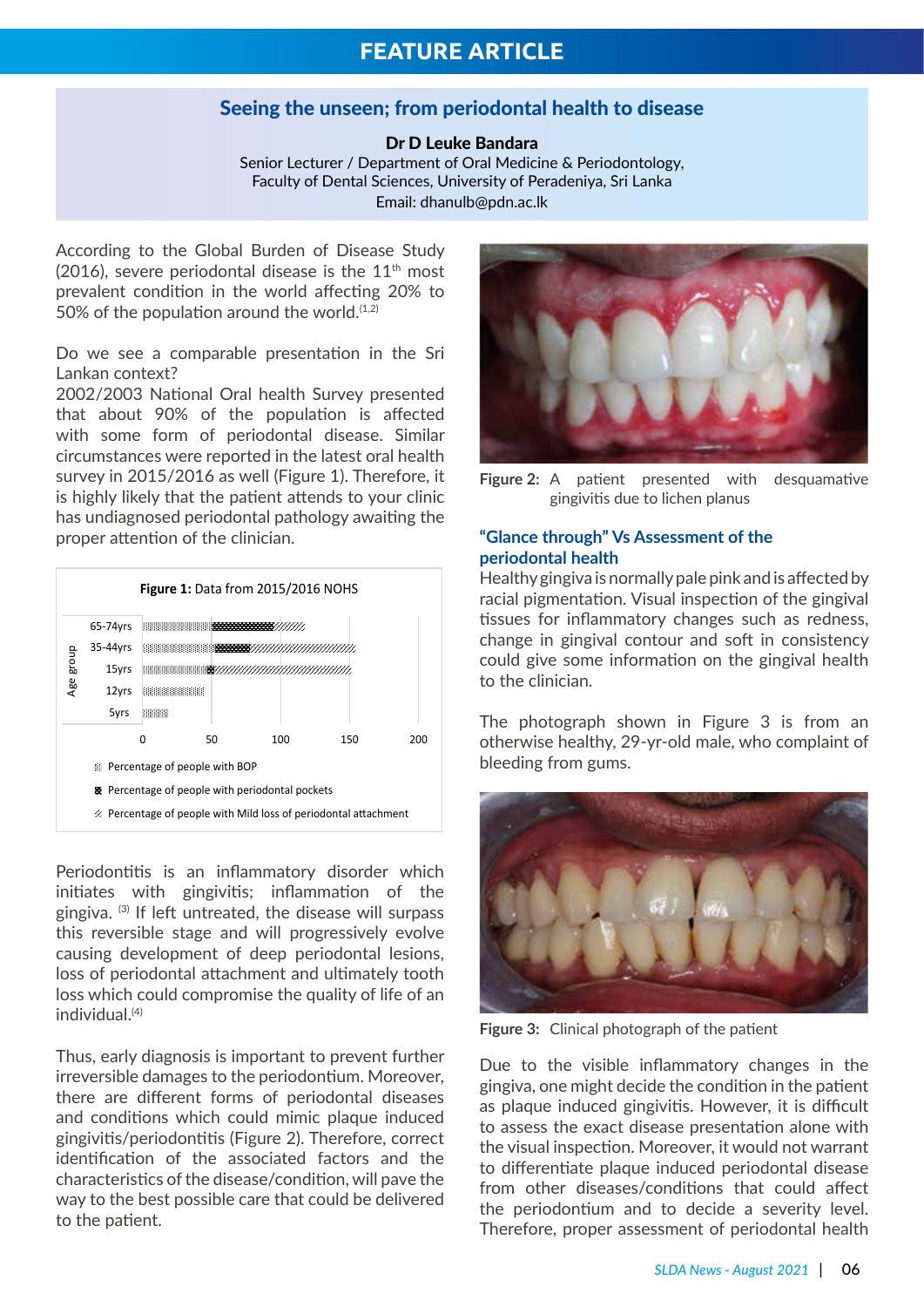should be an essential component of routine patient evaluation.

#### **What is the most efficient way to assess the periodontal health?**

The assessment of periodontal health could be commenced by carrying out "Periodontal screening". Periodontal screening is a simple, easy way of evaluating the periodontal health which assigns a code according to the findings and provides guidance for further assessments as well as possible treatments. It is indicated for all patients at the initial visit.

There are two main screening techniques:

- i) Periodontal Screening Record (PSR) introduced by American Dental Association and American Academy of Periodontology
- ii) Basic Periodontal Examination (BPE) introduced by British Society of Periodontology

The coding system is based on mainly three parameters:

- a) Gingival bleeding on probing
- b) Detection of calculi
- c) Probing depth

In both techniques, the mouth is divided into 6 divisions; sextants (Figure 4) and a similar coding system is used, though there are slight differences in additional parameters denoted by the code '\*'. As additional features, the latest guidelines for BPE considers only furcation involvement (Code denoted by '\*'). In contrast, PSR considers tooth mobility and recession apart from furcation involvement.

![](_page_6_Picture_11.jpeg)

**Figure 4:** Divisions into sextants; UR-Upper right, UL-Upper left, LR-Lower right, LL-Lower left

#### **How to perform BPE?**

World Health Organization (WHO) periodontal probe/CPI probe (Community Periodontal Index) is the recommended instrument for periodontal screening (Figure 5 & Table 1).

![](_page_6_Picture_15.jpeg)

**Figure 5:** WHO/CPI probe used for periodontal screening

| <b>Table 1:</b> The advantages of features of WHO/CPI probe                         |                                                                                                                                                                                 |  |  |
|-------------------------------------------------------------------------------------|---------------------------------------------------------------------------------------------------------------------------------------------------------------------------------|--|--|
| i) 0.5mm diameter ball tip                                                          | Distributes the force<br>applied during probing<br>over a larger surface<br>area. Therefore, reduce<br>risk of injury during the<br>procedure and increase<br>patient's comfort |  |  |
|                                                                                     | • Keep the shank of the<br>probe away from<br>the tooth, enabling<br>detection of subgingival<br>calculi and overhanging<br>restorations                                        |  |  |
| ii) Coloured band/s<br>a) from $3.5 - 5.5$ mm from<br>the tip<br>b) from 8.5-11.5mm | Allows quick estimate<br>$\bullet$<br>on pocket depths                                                                                                                          |  |  |

Usually, a probing force of approximately 20–25 g is recommended. Alternatively, in order to give an understanding of the required force to the clinician, the pressure required to depress the skin on the pad of the thumb by 1 mm or when the probe is placed underneath the thumbnail, the pressure required to blanch the tissues, is described.

A quick assessment is done by 'walking' the probe around the tooth, exploring the extent of any pocketing, presence of calculi and bleeding on probing.

#### **Charting the BPE findings (Figure 6):**

For the charting simple box chart is used reflecting the sextants in the same systematic order.

Sextants with less than two teeth are indicated with an 'X' and are not considered in the overall evaluation.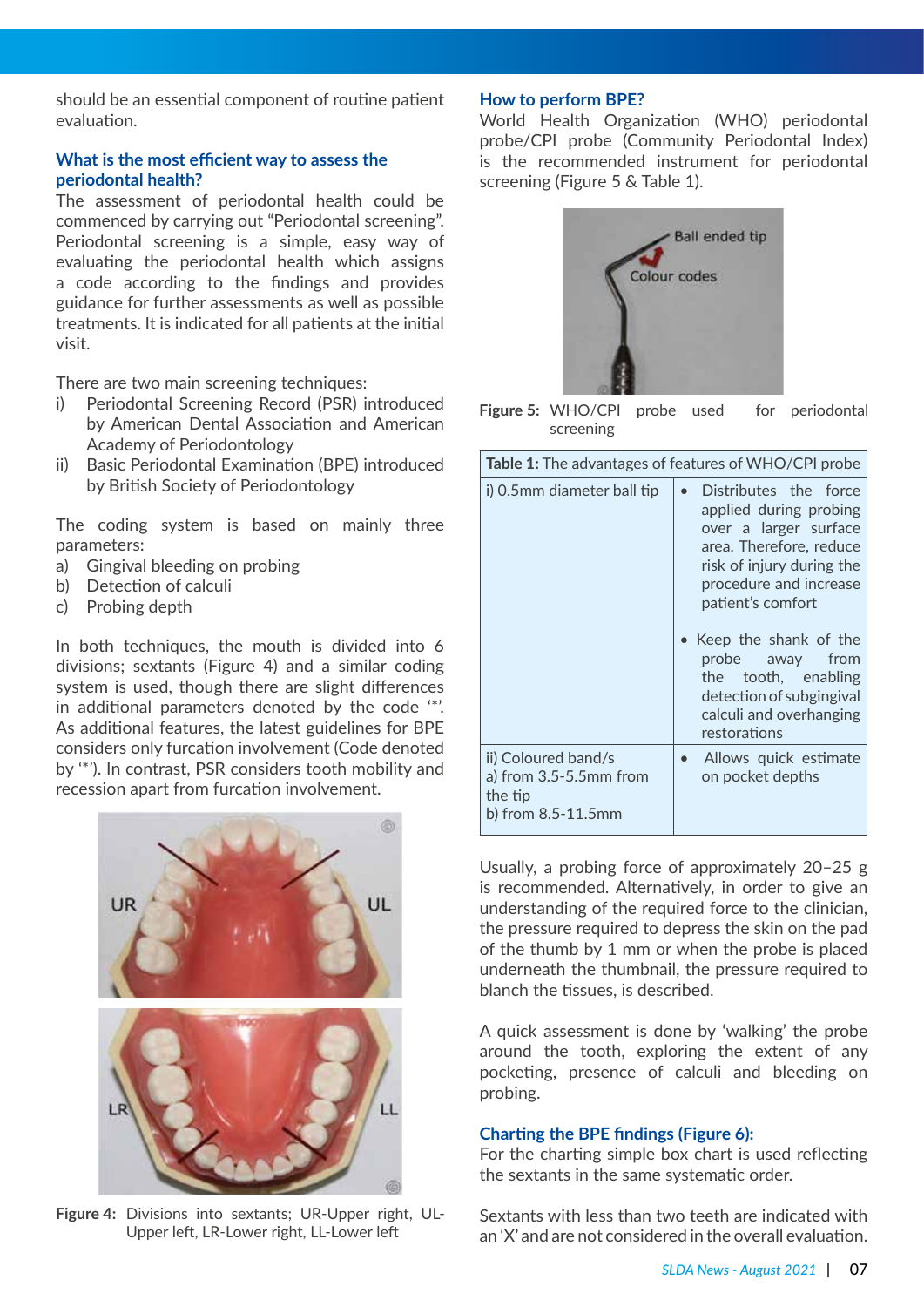However, if the sextant has only one functional tooth, it is included in the preceding sextant. Following probing all the teeth, each tooth is scored from Code 0 to Code 4, but only the highest score of the sextant is recorded (Table 2). If the furcation is detected, the score should be recorded with '\*'. Thus, the periodontal health of a sextant corresponds to the most important clinical sign observed within the sextant. This technique is recommended for patients 18-yr-old and above. For those who receive code 0/1/2, BPE should be repeated at all follow-up examination visits.

For the Periodontal screening of children from 7yrs of age and adolescents, British Society of Periodontology and British Society of Paediatric Dentistry have proposed a simplified version of BPE which considers only six index teeth (UR6, UR1, UL6, LL6, LL1 and LR6). As the children between 7-11yrs could present with false pocketing during the mixed dentition stage, only the BPE codes from 0-2 are applied while the full range of codes could be adopted for the aged 12-17yrs.

Moreover, due to the nature of the attachment around an implant, instead of these techniques, a 4/6-point pocket chart should be carried out around implants and should collectively assess the outcome with presence of bleeding on probing as a sign of inflammation of peri-implant mucosa.

**Figure 6:** Example of a BPE recording using a simple box chart

#### **What more the periodontium would express..**

Depending on the readings of the BPE/periodontal screening, further periodontal assessments if indicated, should be carried out. There are several key parameters that would reflect the periodontal health.

#### 1. Bleeding on probing (BOP):

BOP denotes the inflammation of the gingival tissues provoked by applying the probe to the bottom of the sulcus/periodontal pocket. It is also considered as an early sign of gingivitis than other visual signs of inflammation. However, be cautious when interpreting BOP in smokers, as smoking is found to exert a strong suppressive effect on BOP. (5)

#### 2. Periodontal probing depth

Probing depth is measured from the base of the sulcus/pocket to the gingival margin. Depth of 4mm or below dictates the patient's ability to maintain periodontal health by optimal plaque control

| <b>Scoring Code</b> | <b>Parameters</b>                                                                                    | Follow-up action                                                                                                                                                                                                                                                                                                                |
|---------------------|------------------------------------------------------------------------------------------------------|---------------------------------------------------------------------------------------------------------------------------------------------------------------------------------------------------------------------------------------------------------------------------------------------------------------------------------|
| $\mathbf 0$         | Pockets < 3.5mm<br>No calculus/overhangs, no<br>bleeding on probing (black<br>band entirely visible) | No need for periodontal treatment. Repeat at next check-up visit                                                                                                                                                                                                                                                                |
| $\mathbf{1}$        | Pockets < 3.5mm<br>Nocalculus/overhangs,<br>bleeding on probing (black<br>band entirely visible)     | Record plaque & bleeding chart<br>Oral hygiene instruction (OHI)<br>Repeat at next check-up visit                                                                                                                                                                                                                               |
| $\overline{2}$      | Pockets < 3.5mm<br>Supra or subgingival calcu-<br>lus/overhangs (black band<br>entirely visible)     | Record plaque & bleeding chart<br>As for Code 1, plus removal of plaque retentive factors, including all<br>supra and subgingival calculus<br>Repeat at next check-up visit                                                                                                                                                     |
| 3                   | Probing depth 3.5-5.5mm<br>(Black band partially visible,<br>indicating pocket of 4-5mm)             | - Require radiographs to visualize crestal bone levels.<br>- As for Code 2 including risk factor control. Following initial therapy, in<br>a reassessment stage, record a 6-point pocket chart (6-PPC) only in that<br>sextant. Carryout root surface debridement (RSD) if required.                                            |
| $\overline{4}$      | Probing depth > 5.5mm<br>(Black band disappears, in-<br>dicating a pocket of 6mm or<br>more)         | - Carryout full mouth 6-PPC for pockets ≥4mm. Record bleeding on<br>probing on the same chart. -Tooth mobility, presence of recession,<br>furcation involvements also could be recorded.<br>- Require radiographs.<br>- OHI, RSD.<br>- Assess the need for more complex treatment; referral to a specialist<br>may be indicated |
| $\ast$              | <b>Furcation involvement</b>                                                                         | Same as codes 0-4. Assess need for more complex treatment; referral to<br>a specialist may be indicated                                                                                                                                                                                                                         |

#### **Table 2:** BPE guidelines *(2019/BSP)*